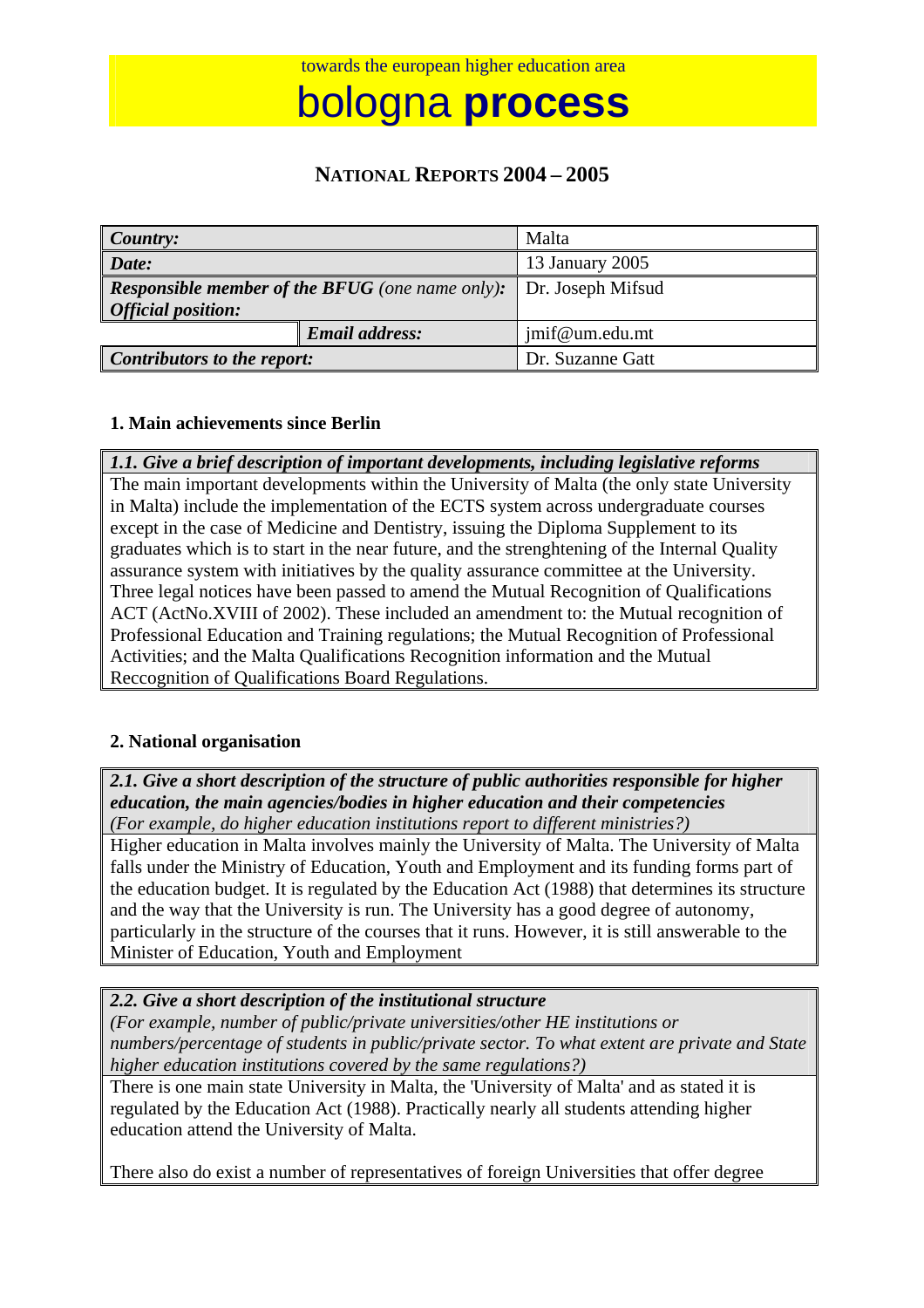courses, these mainly in Business and Administration. They are not, however, regulated by the Education Act, and any degrees they issue may or may not be recognised in Malta. The Education Act (1988) stipulates that they have to apply to the Minister of Education for a permit to open branches in Malta but they are not regulated in the same way as the University of Malta. They also do not receive any funding from the Education budget. There are no Maltese privately run Universities.

The vocational Education track in Malta falls under the Malta College of Arts, Science and Technology (MCAST) which consists of a number of institutes. It is answerable to the Ministry of Education but not regulated by the Education Act (1988) since it has only been established since 2001. However, they do not as yet offer higher education degrees although they may do so in the future.

*2.3. Give a brief description of the structure which oversees the implementation of the Bologna Process in your country*

*(National Bologna group, thematic working groups, composition and activities, stakeholder involvement)* 

Dr. Joseph Mifsud who is also a member of the BFUG group has been instrumental in promoting the process across the University. The Assistant registrar at the University of Malta has overseen the process of the implementation of the ECTS system throughout the University and Faculties have been requested to harmonise their courses. This has been completed for all courses with the exception of Medicine and Dentistry. The Quality assurance committee for the University if also working at consolidating its internal quality assurance systems and in seeking ways for possible external quality assurance in the future.

#### **3. Quality assurance**

The following questions have been included in the template at the request of the Working Group on Stocktaking.

*3.1. National quality assurance systems should include a definition of the responsibilities of the bodies and institutions involved.* 

*Please specify the responsibilities of the bodies and institutions involved.*

There is no Independent National Quality Assurance body in Malta.The University of Malta, however, has a system of internal quality assurance with a University Quality Assurance committee that promotes and supports practices of quality assurance across the Faculties.

*3.2. National quality assurance systems should include a system of accreditation, certification or comparable procedures.* 

*Describe the system of accreditation, certification or comparable procedures, if any.*  N/A

*3.3. National quality assurance systems should include international participation, cooperation and networking.* 

*Are international peers included in the governing board(s) of the quality assurance agency(ies)?* 

N/A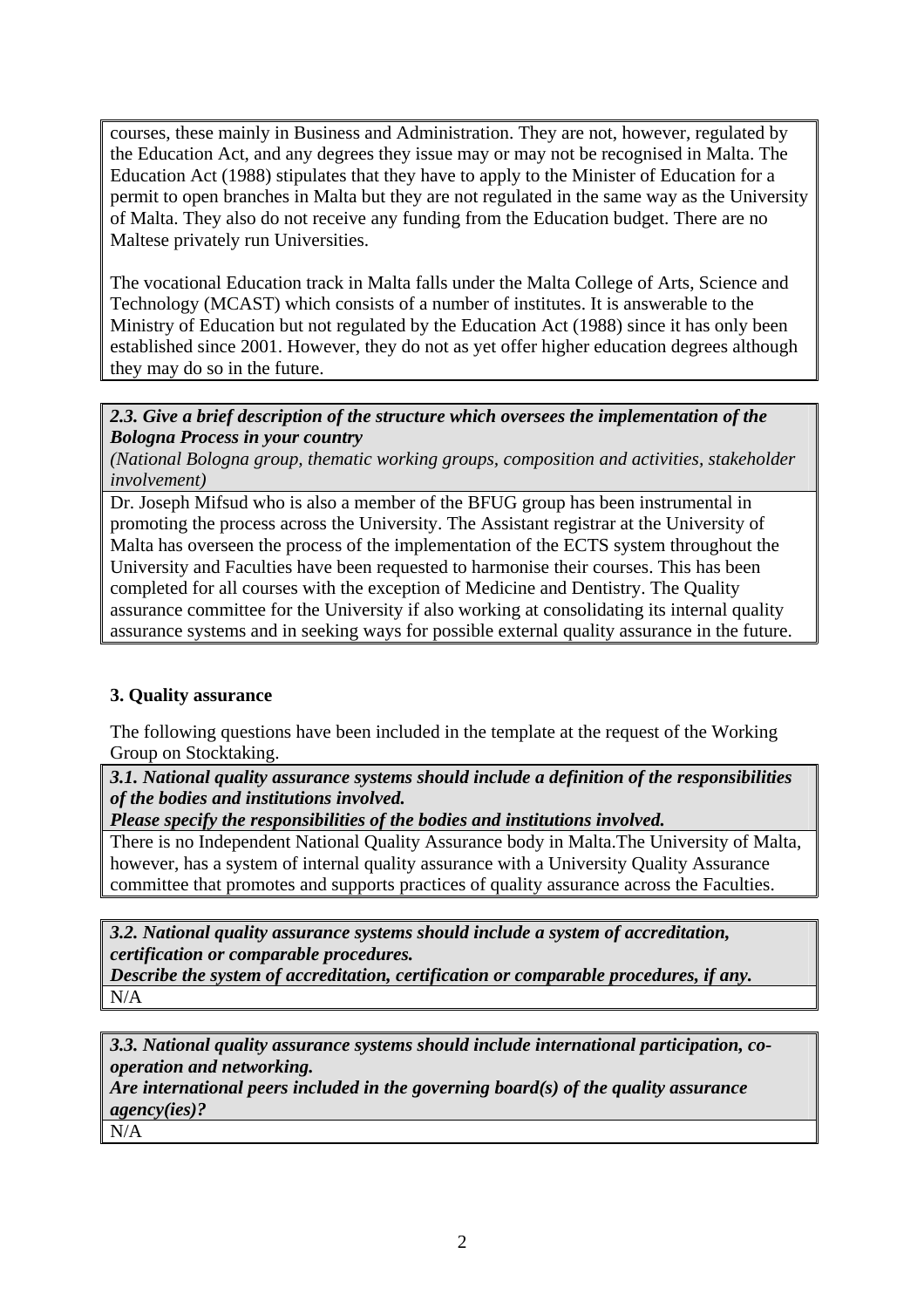Please add any general comments, reflections and/or explanations to the material on quality assurance in the stocktaking report.

Since Malta is a very small country with one main University, it is difficult to have academics who are not employed within the University of Malta, and so there is a lack of manpower outside those employed within the University of Malta for the establishment of a National Quality Assurance System.

### **4. The two-cycle degree system**

The two-cycle degree system is covered by the stocktaking exercise. Please add any comments, reflections and/or explanations to the stocktaking report.

Most of the undergraduate courses across Faculties within the University of Malta now follow harmonised regulations. The only exceptions are the cases of Medicine and Dentistry. The University will also start issuing students with the Diploma supplement as from next year.

#### **5. Recognition of degrees and periods of study**

Recognition of degrees and periods of study is covered by the stocktaking exercise. Please add any comments, reflections and/or explanations to the stocktaking report.

With the ECTS system now in place within the University of Malta, it has been possible to recognise ECTS credits obtained by foreign students, mainly within the ERASMUS programme, attending University courses in Malta and by the University of Malta for Maltese students following credits in foreign universities. It is planned for graduates from the University of Malta to receive that diploma supplement as from next year.

There is also the Malta NARIC within the Ministry of Education which works: to ensure and facilitate appropriate application of the EU Directives regarding comparability of higher education professional and vocational qualifications; to collect and disseminate information related to professional and vocational qualifications in the European Union; to provide information and advice in consultation with the Malta Equivalence Information Centre, the University of Malta and the Malta Professional and Vocational Qualifications Awards Council on the comparability of international and Maltese qualifications.

#### **6. Doctoral studies and research**

*6.1. Give a short description of the organisation of third cycle studies* 

*(For example, direct access from the bachelor level, balance between organised courses, independent study and thesis)*

The University of Malta already had a system of 3/4 year undergraduate leading to Masters (1 year) and then followed by a doctorate (mainly 4 years). Only persons qualified with a Masters degree can apply for an MPhil/PhD degree. Candidates submit a proposal which is first evaluated by a committee set up by the Faculty Board. If approved this then moves on to the PhD committee and then to Senate. Candidates are first admitted to an MPhil and then, on proving their work's worth through their period of study, they apply to raise their studies from MPhil to PhD level. Most doctorate degrees are research based involving independent study and many students are on part-time basis.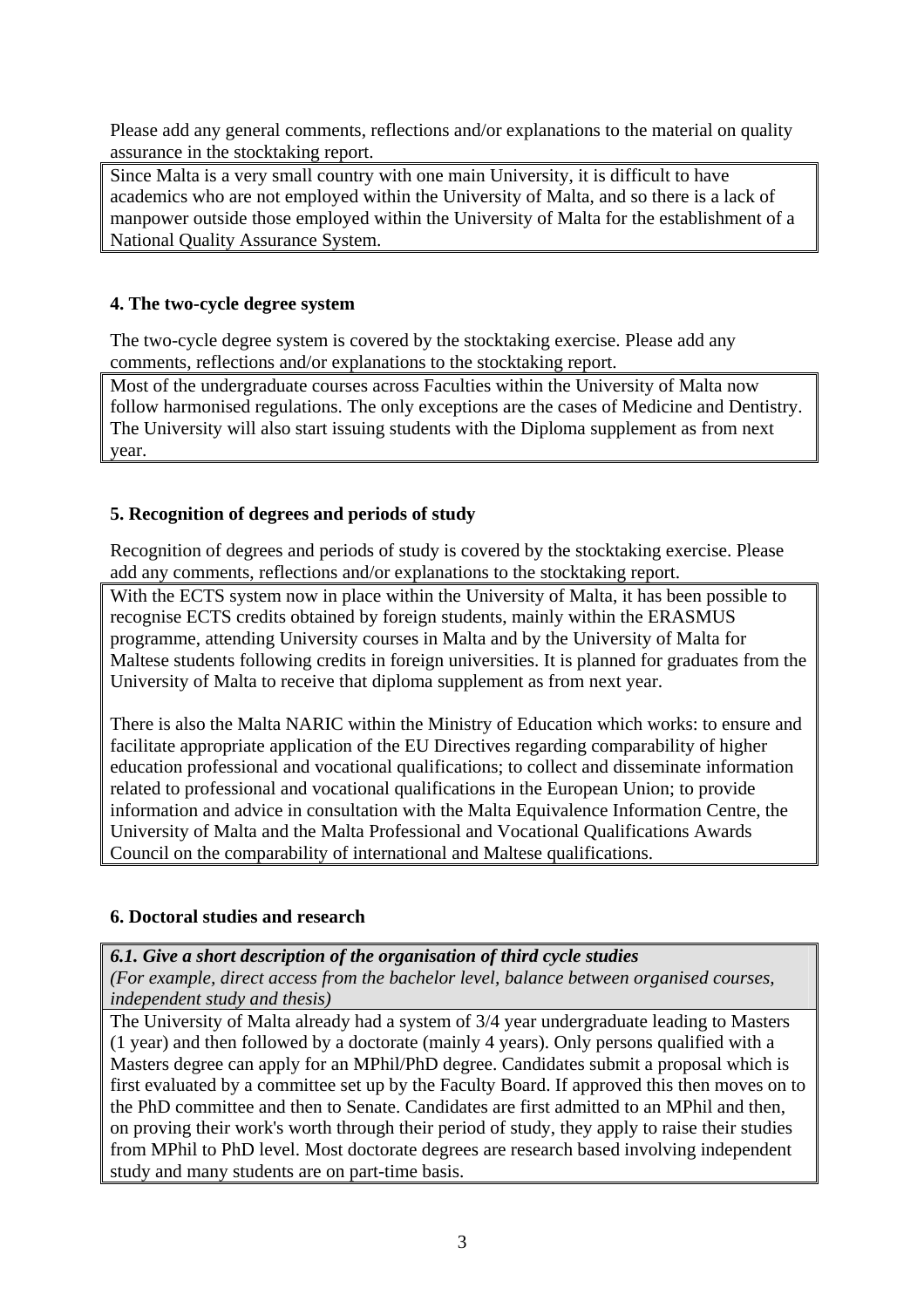*6.2. What are the links between HE and research in your country? (For example, what percentage of publicly-funded research is conducted within HE institutions?)* 

There are very limited funds allocated to research in Malta. Academic staff at the University of Malta conduct research mainly in fulfilment of their job description which requires that one third of their time be spent on research. If public funds are allocated to the University of Malta, these usually result as individual agreements between Ministries and the University.

## **7. Mobility of students and staff**

*7.1. Describe the main factors influencing mobility of students from as well as to your country (For instance funds devoted to mobility schemes, portability of student loans and grants, visa problems)* 

The main influence promoting student mobility in Malta is the ERASMUS programme. The number of undergraduate students at the University of Malta who spend part of their studies at another University has grown substantially these past few years, particularly since the University now has the structures to recognise studies carried out abroad. There are also other non-EU programmes that promote student mobility outside European countries. Student Exchange Programmes include countries such as the United States of America, Canada, Australia and Japan.

The mobility and exchange of academic staff at the University of Malta is either through the ERASMUS programme or due to bilateral agreements with other Universities. The University of Malta has as many as about 200 agreements. In addition, the International Office at the University of Malta seeks opportunities for the exchange of academic staff through bilateral agreements with other Universities. Universities with which cooperation agreements exist include countries such as Australia, Belgium, Bulgaria, Canada, France, Germany, Italy, Japan, Netherlands, Norway, Slovenia, U.K. and USA. A number of members of staff have also increased their mobility through greater participation in EU funded programmes that allow them to meet and work with colleagues across Europe.

#### *7.2. Describe any special measures taken in your country to improve mobility of students from as well as to your country*

In order to promote mobility of students from Malta to other countries, in addition to promoting use of the Erasmus programme, one finds local banks that offer good rates for money loans. In the case of incoming students, they are requested to have a basic proficiency in English and support courses in the language are provided. Intensive courses in Maltese are also offerred. Government has now passed legislation that would provide for the issue of a visa to those non EU foreign students who want to stay in Malta to study. This visa would allow to students not only to stay in the country but also to do some part-time work and have a small income. This would make studying in Malta attractive to students.

*7.3. Describe the main factors influencing mobility of teachers and staff from as well as to your country (For instance tenure of appointment, grant schemes, social security, visa problems)* 

Most of the mobility of teachers and staff is of short term. The University usually allows absence from work in order to go abroad provided that teachers and staff make the necessary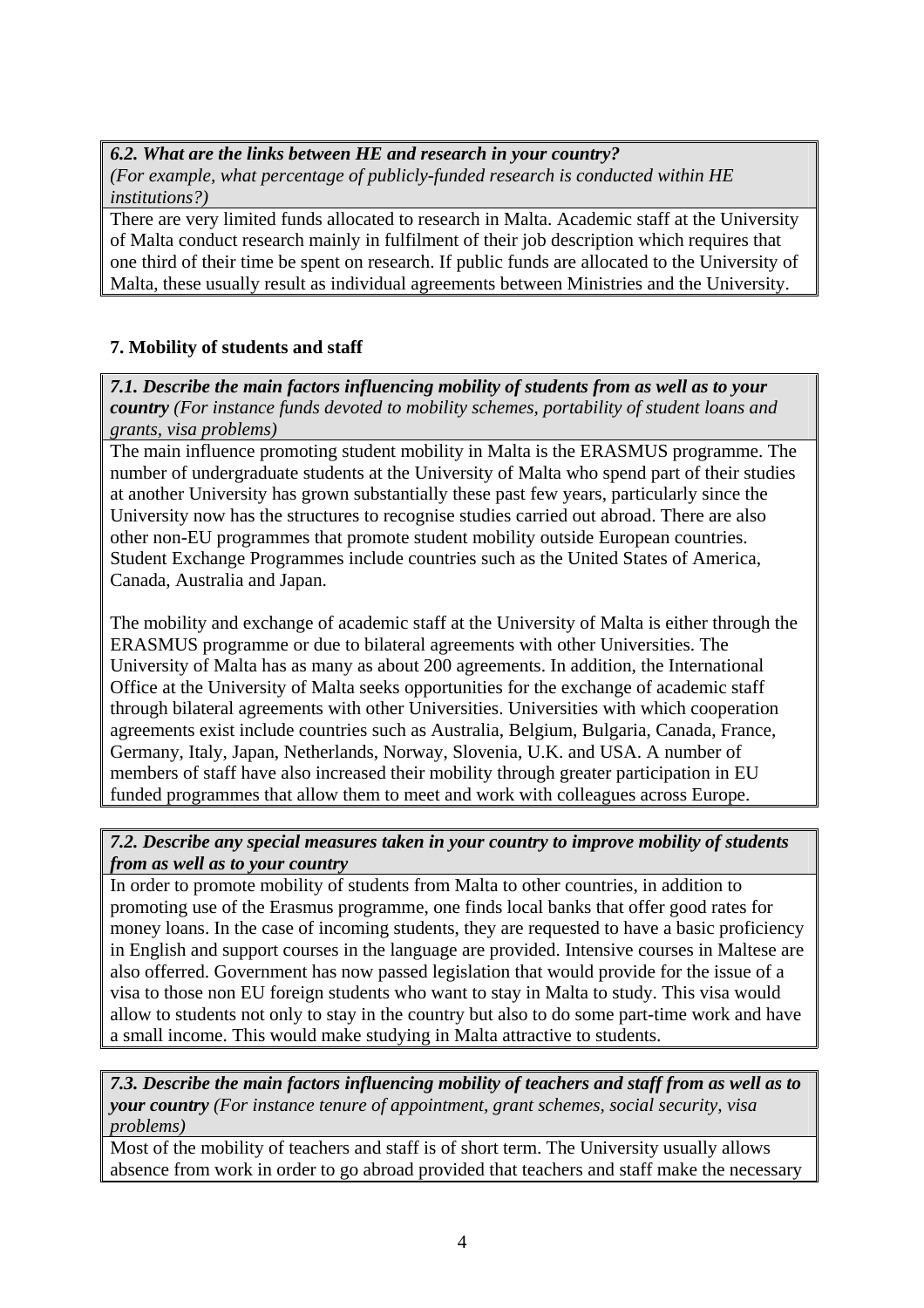arrangements to ensure that they still fulfill their responsibilities at University. In the case of teachers, lecturers are allowed to apply for a one year sabbatical every six years of service which may allow them to travel abroad and spend time working and collaborating at some other University.

#### *7.4. Describe any special measures taken in your country to improve mobility of academic teachers and staff from as well as to your country*

Apart from the promotion of participation in EU projects, local banks offer special services University staff. The government also offers types of scholarships to academics through collaboration agreements with particular countries.

#### **8. Higher education institutions and students**

*8.1. Describe aspects of autonomy of higher education institutions*

*Is autonomy determined/defined by law? To what extent can higher education institutions decide on internal organisation, staffing, new study programmes and financing?* 

The University of Malta is regulated by the Education Act of 1988. The Act states the way that the University is organised in terms of structures. These structures ensure that courses offered by the University of Malta are governed by regulations that are approved by University Senate. It enjoys a high degree of autonomy in the content included in the courses that it offers, again subject to approval by Senate. In the case of financing, this is determined by the government and is totally depended on the public funds allocated to it.

### *8.2. Describe actions taken to ensure active participation from all partners in the process*

The structure of the University is such that it is run by a number of committees of different levels. These include mainly Council, Senate, and Faculty Boards, in addition to other committees. All these structures include representatives of the different partners involved in the process of running the University. One finds that there will be representatives of government, administrative and academic staff as well as students. Decisions are taken by the different representatives together within the various committees, thus ensuring active participation at all levels.

# *8.3. How do students participate in and influence the organisation and content of education at universities and other higher education institutions and at the national level?*

*(For example, participation in University Governing Bodies, Academic Councils etc)*  There are always student representatives in all University committees such as the Board of Studies, the Faculty Board, Senate and Council. The participation of these students within the various structures allow them to participate and influence the decision making process. In addition, there are a number of student bodies at University level, mainly the 'Kunsill Studenti Universitarji (KSU) who regularly express their opinions in public and draw up reports on issues concerning changes and developments within University.

## **9. The social dimension of the Bologna Process**

## *9.1. Describe measures which promote equality of access to higher education*

Malta has always been in favour of equality of access to further studies. This is reflected mainly in the provision of a stipend which the government gives to students to help them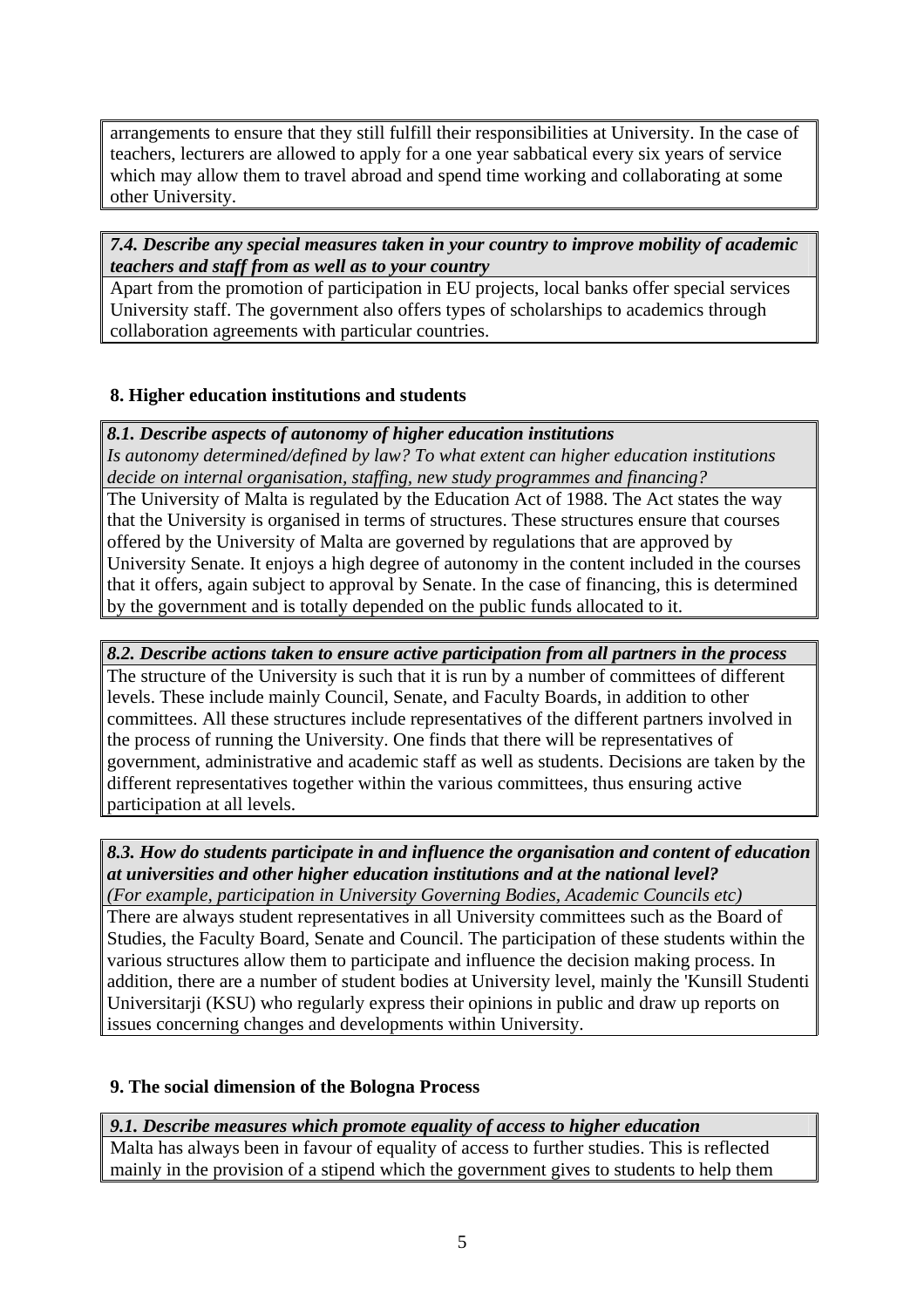with the financial burden that studying at tertiary level brings with it. There is a basic amount that is given to all students, with more support being given to those students from family background with low economic income. In addition, the University of Malta also has a day care centre on campus which offers childcare facilities (even if limited) to those students with very young children, thus providing the support structure necesssary for young parents, mainly women to continue with their studies.

### **10. Developments in lifelong learning**

#### *10.1. What measures have been taken by your country to encourage higher education institutions in developing lifelong learning paths?*

Opportunities for lifelong learning is offered by a number of institutions in Malta. One finds that the University of Malta within General Education and the Malta College of Arts Science and Technology (MCAST) within vocational education offer evening courses in a range of areas that allow the possibility for lifelong learning. In addition, the Education Division, the central Education system in Malta has a department that is responsible for offering courses to adults in a wide range of academic, vocational and recreational areas. The employment and Training Corporation also offers courses that aim to increase employability of adults. In addition, one also finds a number of private institutions that offer courses, these mainly within the area of computing. In addition, the government has set up the Foundation for Educational Services that has improving literacy levels and promoting lifelong learning as its main goals.

One finds that most of these institutions, all state funded, are involved in applying for European Social Funds that enable them to offer more types and levels of training to adults.

#### *10.2. Describe any procedures at the national level for recognition of prior learning/flexible learning paths*

Malta has its own sturcture of national examinations at school leaving and post secondary level, particularly within the general academic track. In the case of vocational education, students are prepared for English examination board. The present system, unfortunately does not allow much the recognition of prior learning/flexible learning paths. However, the University of Malta has a maturity clause which allows students older than the age of 23 to apply to follow degree courses even though they may not have the necessary entry requirements.

#### **11. Contribution to the European dimension in higher education**

*11.1 Describe any legal obstacles identified by your country and any progress made in removing legal obstacles to the establishment and recognition of joint degrees and/or joint study programmes* 

The government of Malta has already taken action through the legal notices passed during 2004 which allow for the recognition of degrees. The Malta NARIC within the Ministry of Education is responsible for this and legal notice 197 of 2004 allows for the setting up of the Malta Qualifications Recognition information and the Mutual Recognition of Qualifications Board Regulations. The University of Malta has not yet embarked on joint degrees and till now has not provided structures which would allow such degrees to be issued. However, the University is not against such degrees and plans to have such degrees in the future.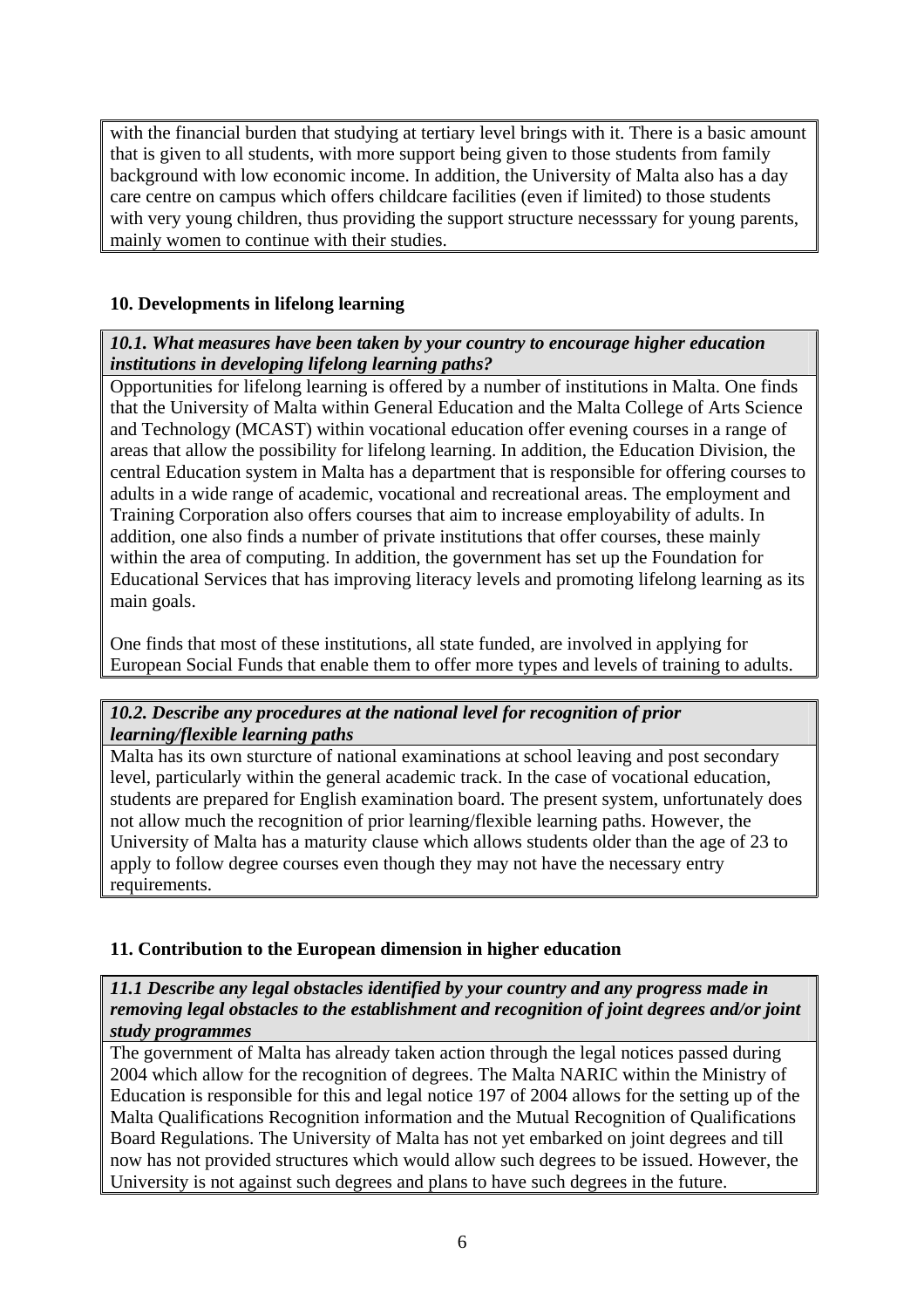*11.1.1. Describe the extent of integrated study programmes leading to joint degrees or double degrees* 

 These types of degrees do not yet form part of studies offered by the University of Malta. The University of Malta, however, is not against such approach and would probably be involved in such types of courses in the future.

*11.1.2. How have these programmes been organised? (joint admissions, mobility of students, joint exams, etc.)*

N/A

### *11.2. Describe any transnational co-operation that contributes to the European dimension in higher education*

The University of Malta ensures transnational co-operation through being a member of the Association of Commonwealth Universities, the Utrecht Network, the Council for International Educational Exchange (CIEE), NAFSA, the International Student Exchange Program (ISEP) as well as the Santander Network and the Compostela Group. In addition, its academic staff have international experience through participation in international conferences, publishing in international journals, sharing their work and collaborating with foreign academics in research project. It also participates actively in EU funded programmes where transnational cooperation is promoted.

## *11.3. Describe how curriculum development reflects the European dimension*

*(For instance foreign language courses, European themes, orientation towards the European labour market)* 

The University of Malta has started to include European aspects into its curriculum in different ways and at different levels. It houses the European Documentation and Research Centre which offers a Masters in European Studies. However, European themes are being introduced, either as part of credits or as whole credits within the different courses that the University offers.

# **12. Promoting the attractiveness of the European Higher Education Area**

## *12.1. Describe actions taken by your country to promote the attractiveness of the EHEA*

The University of Malta has always strived to attract foreign students. In view of entry into the EU, it has focused upon the market outside the EU member states. If one looks at the non EU foreign students in the 2004/5 academic year, one finds that there are 594 registered students (from a total population of 8725 students). The biggest group come from the republic of China at 269, followed by Bulgaria with 74. The main type of courses that students follow are English courses. The legislation passed by government that allows visa entry to students and the possibility to work part-time also contribute to making the University of Malta attractive as a place where to study to non EU students.

## **13. Concluding comments**

## *13.1. Give a description of your national Bologna strategies*

National strategies are being taken at governmental level as well as at University level. The government has passed legislation that allows for the recognition of degrees and intends to follow othe EU members states in creating the necessary structures for the creation of a